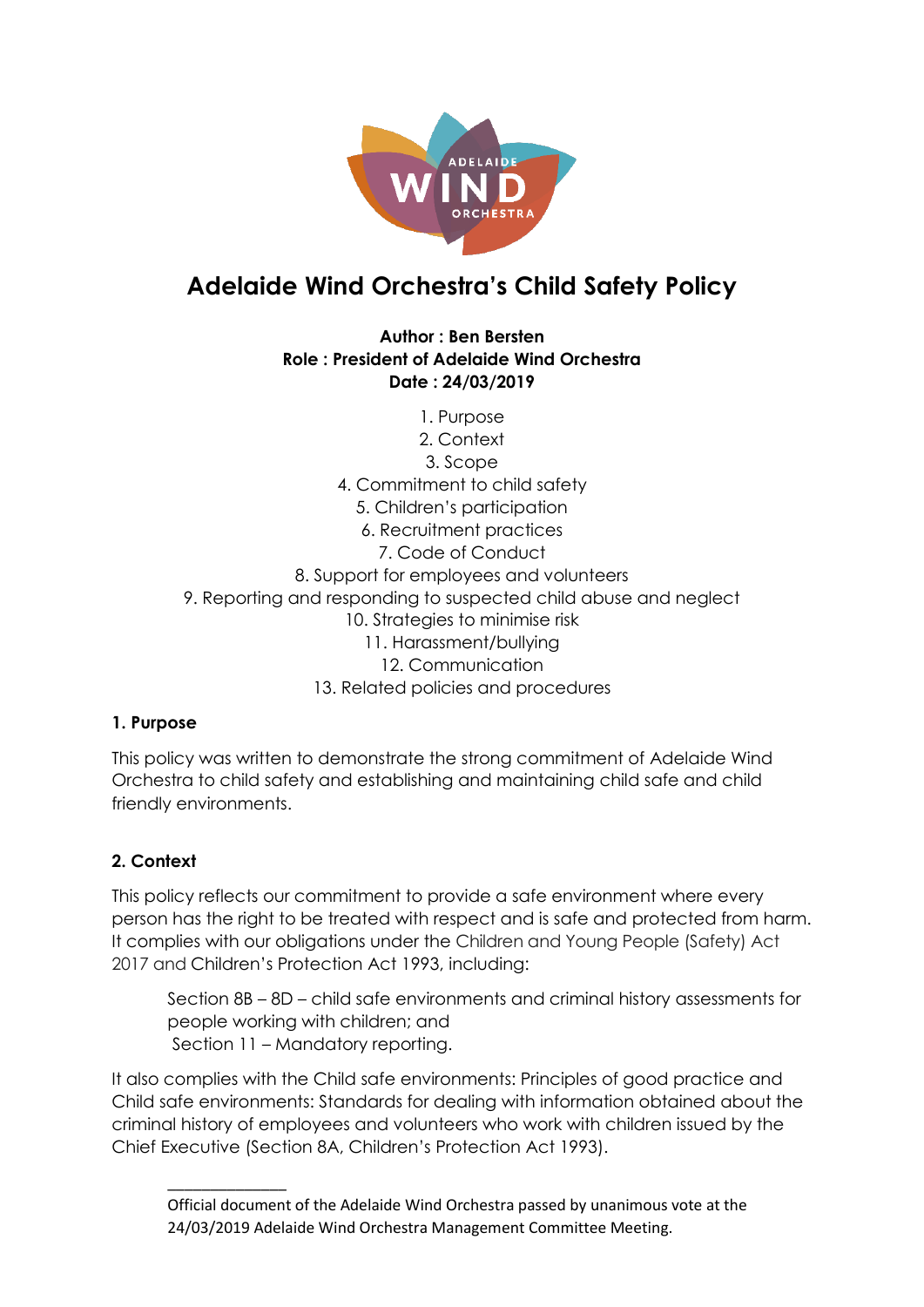## **3. Scope**

This policy, from the date of endorsement, applies to all members, conductors, guest performers, volunteers, parents, care givers, guardians and any other individuals involved in the administration or presentation of events for the organisation.

## **4. Commitment to child safety**

All children who come to events run by the Adelaide Wind Orchestra have a right to feel and be safe. Whilst Adelaide Wind Orchestra is comprised of an adult-only membership, we will on occasion run events involved the participation of children. We are committed to the safety and well-being of all children and young people accessing our events and the welfare of the children in our care will always be our priority. We aim to create a child safe and child friendly environment where all children are valued and feel safe. We have appointed a child safety officer as a first point of contact to provide advice and support to children, parents, employees and volunteers regarding the safety and well-being of children in our organisation

## **5. Children's participation**

Adelaide Wind Orchestra encourages our members, conductors, guest performers, volunteers, parents, care givers, guardians and any other individuals involved in the administration or management of the organisation to express their views and make suggestions especially those matters that directly affect children. We listen to and act upon any concerns that children, young people or their families raise with us.

We value diversity and do not tolerate any discriminatory practices.

# **6. Recruitment practices**

\_\_\_\_\_\_\_\_\_\_\_\_\_\_

Adelaide Wind Orchestra takes all reasonable steps to ensure that it engages the most suitable and appropriate people to work with children.

We employ a range of screening measures and apply best practice standards in the screening and recruitment of membership and guests who will be working with children or on our management committee.

We interview all guests and volunteers who have direct contact with children at our events.

We request submission of a clear Department of Communities and Social Inclusion (DCSI) Screening Check for people within and involved with the organisation working with children, as set out in Section 8B of the Children's Protection Act 1993. These checks are required for anyone within our organisation that:

has regular contact with children and is not directly supervised at all times; works in close proximity to children on a regular basis and is not directly

Official document of the Adelaide Wind Orchestra passed by unanimous vote at the 24/03/2019 Adelaide Wind Orchestra Management Committee Meeting.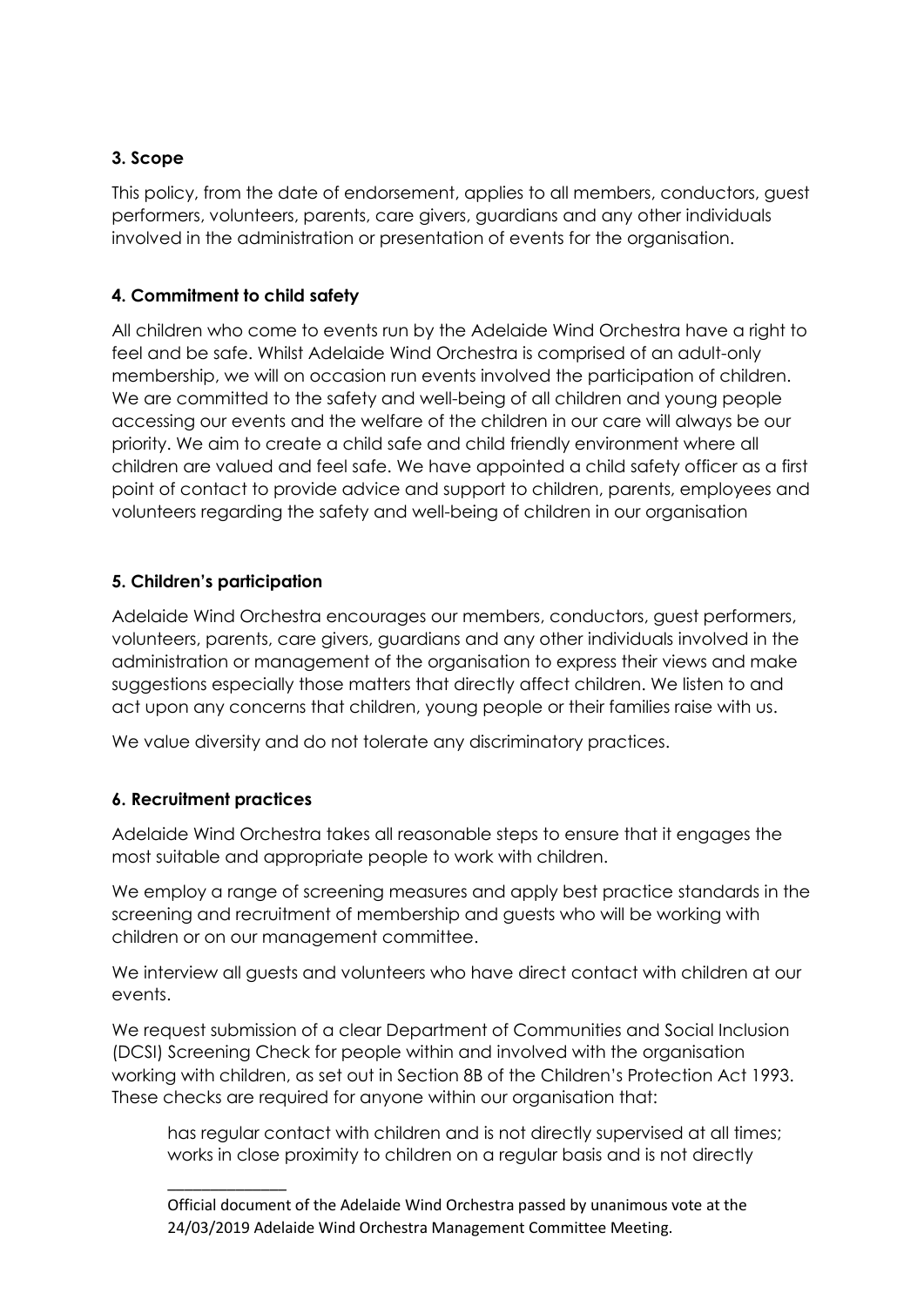supervised at all times; or supervises or manages persons who: have regular contact with children or work in close proximity to children on a regular basis.

The President of the Organisation, the Event Manager for nominated events including children, and the nominated Child Safety Officer will all have attended the Respond to Abuse and Neglect training.

#### **7. Code of Conduct**

All members are made aware of, and must abide by, our Code of Conduct. Our Code of Conduct was developed in collaboration with all of our membership with a clear mandate for developing a positive child-safe environment for any children involved in our events.

Our Code of Conduct can be found on our website here www.awo.org.au/codeofconduct

## **8. Support for members and volunteers**

\_\_\_\_\_\_\_\_\_\_\_\_\_\_

Adelaide Wind Orchestra will provide support and supervision, so people feel valued, respected and fairly treated. We ensure that members, conductors, guest artists, volunteers, parents, care givers, guardians and any other individuals involved in the administration or management of the organisation and events produced by the organisation who work with children have ongoing supervision, support and training so that their performance is developed and enhanced to promote the establishment and maintenance of a child safe environment.

#### **9. Reporting and responding to suspected child abuse and neglect**

Information about making appropriate reports of abuse or neglect is available from the Families SA website : http://www.families.sa.gov.au/childsafe.

Adelaide Wind Orchestra will not tolerate incidents of child abuse.

All members, conductors, guest artists, volunteers, parents, care givers, guardians and any other individuals involved in the administration or management of the club understand their obligation to notify the Child Abuse Report Line on 13 14 78 as soon as practicable if they have a reasonable suspicion that a child has been, or is being, abused or neglected.

The President of the Organisation, the Event Manager for nominated events including children, and the nominated Child Safety Officer will all have attended the Respond to Abuse and Neglect training.

Official document of the Adelaide Wind Orchestra passed by unanimous vote at the 24/03/2019 Adelaide Wind Orchestra Management Committee Meeting.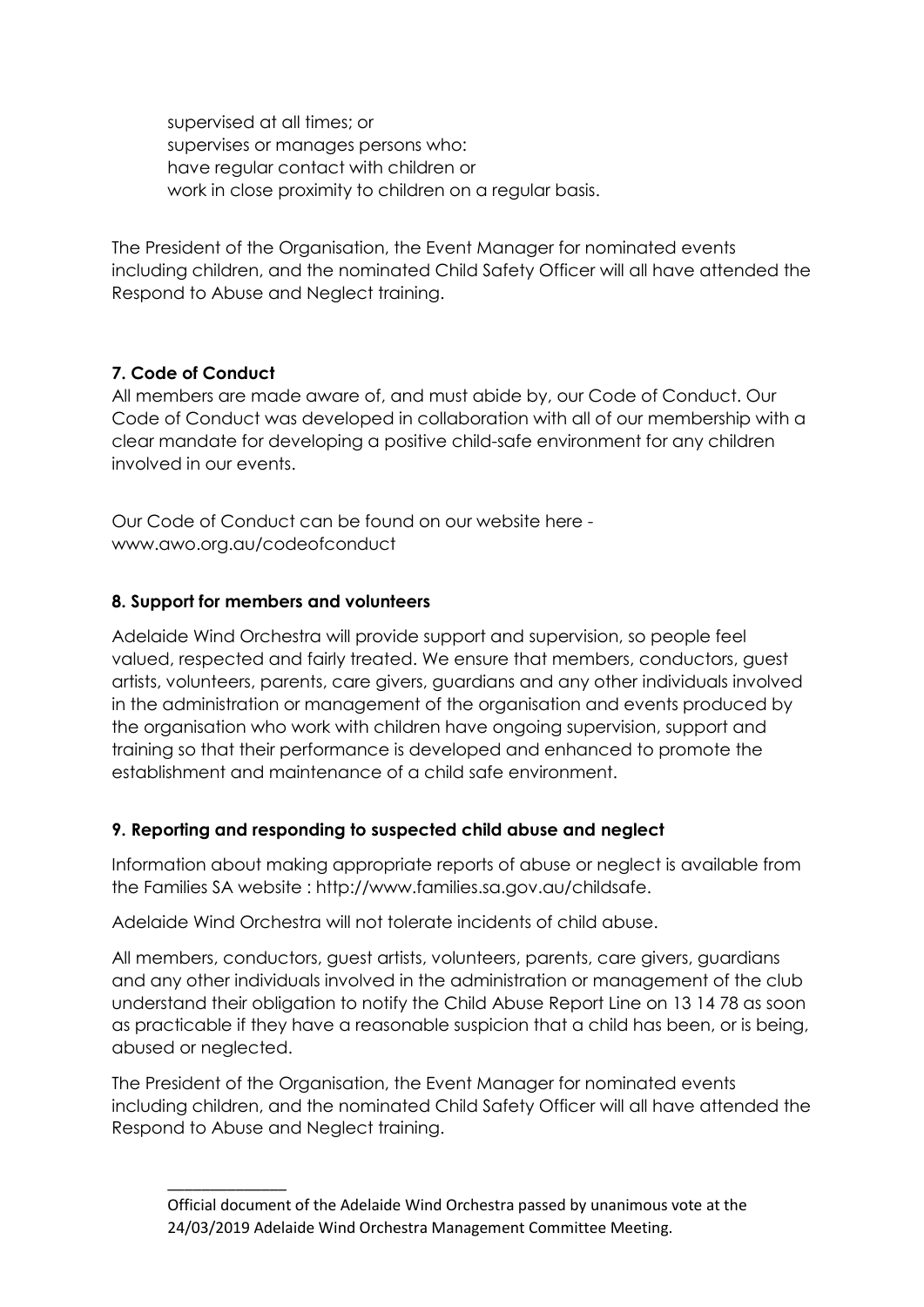We also ensure that employees have access to relevant information resources such as:

Child safe environment: Guidelines for mandated notifiers and information for organisations (available to view or download from www.families.sa.gov.au/childsafe)

Families SA reporting child abuse website: http://www.dfc.sa.gov.au/pub/default.aspx?tabid=485

Free online SMART (Strategies for Managing Abuse Related Trauma) Learning package, developed by the Australian Childhood Foundation: www.childhood.org.au)

We ensure that support is also available for the members, guest conductors and artists, volunteers, parents, care givers, guardians and any other individuals involved in the administration or management of the organisation making the report, particularly where an ongoing service is provided to the child, young person and their family.

Supporting children, young people and their families - Child Protection is everyone's responsibility. Adelaide Wind Orchestra recognises that even where a report is made, we may still have a role in supporting the child or young person. This support may include:

Referring the child, young person or their family to other appropriate services

Displaying information about services that can assist children and their families (such as the Kids Helpline and Youth Healthline) in areas accessed by children and their families.

Dealing with reports or concerns relating to the actions of an employee or volunteer of our organisation

In addition to making a report to the Child Abuse Report Line, members, guest conductors and artists, volunteers, parents, care givers, guardians and any other individuals involved in the administration or management of the organisation must also report to our Child Safety Officer or management if reasonable suspicion is formed that a child has been, or is being, abused or neglected by another member, employee, or volunteer.

These contacts can be found here: [www.awo.org.au/executivecontact](http://www.awo.org.au/executivecontact) In response to any report to management concerning a member, employee or volunteer of this organisation, management may determine to take disciplinary action.

Other protective actions may also be introduced to ensure the safety of children and young people within our organisation.

\_\_\_\_\_\_\_\_\_\_\_\_\_\_

Official document of the Adelaide Wind Orchestra passed by unanimous vote at the 24/03/2019 Adelaide Wind Orchestra Management Committee Meeting.